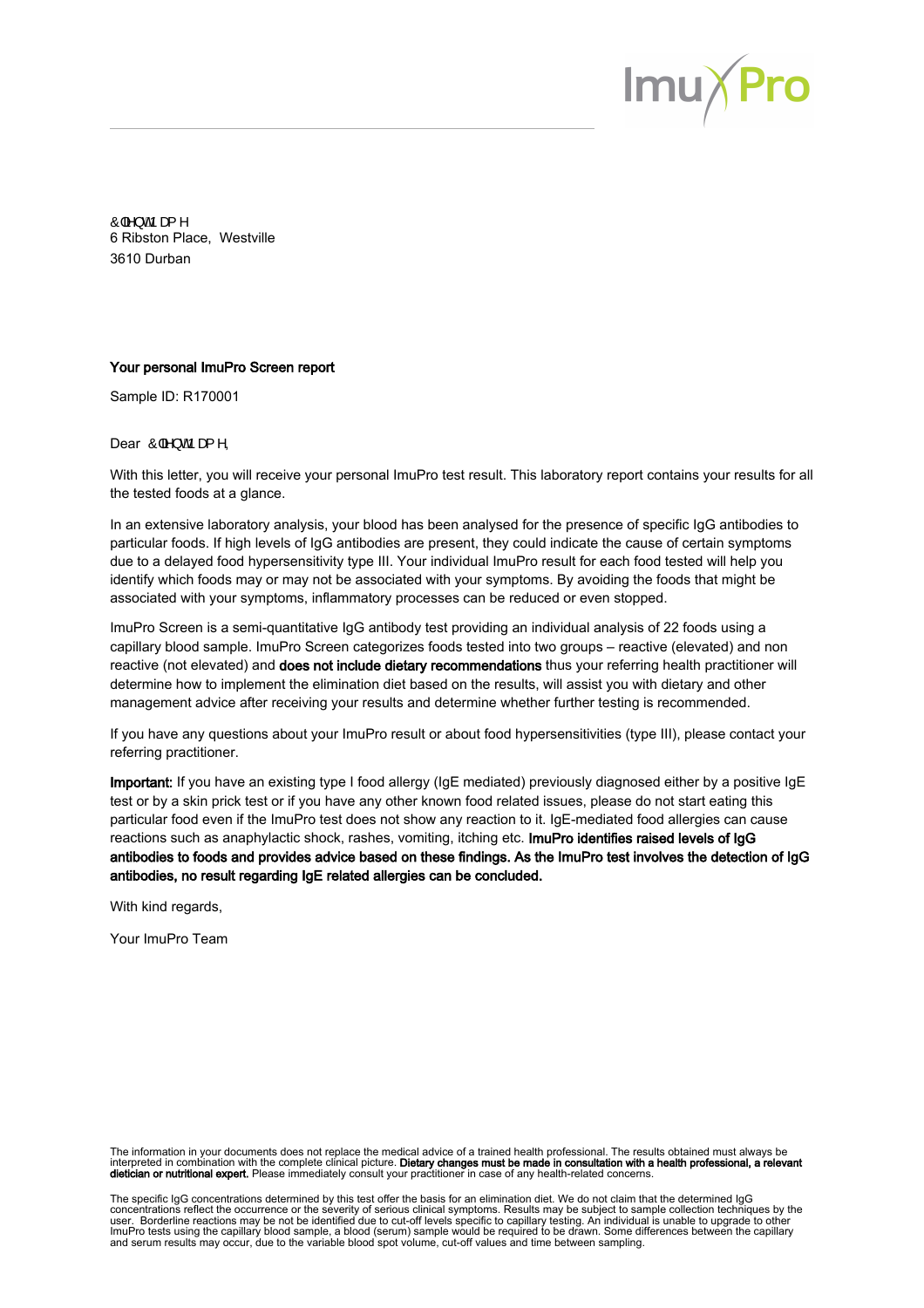

## Patient report: OS OUR DOOR

date of birth: 11/03/1967 age: 50 sex: f address: 6 Ribston Place, Westville 3610 Durban South Africa

## Molecular Diagnostic Services

(PTY) Ltd. 6 Ribston Place 3629 Durban South Africa Phone: 031 267 7000 Fax: 031 267 7005 E-Mail: reception@mdsafrica.net Internet: www.wellpro.co.za



## IMUPRO SCREEN RESULTS

|                        |                            | mber of foods tested   Reference range |                       |
|------------------------|----------------------------|----------------------------------------|-----------------------|
| pecific IgG antibodies | : elevated                 |                                        | $\leq$ 10.0 µg/ml lgG |
|                        | meo                        |                                        | $>$ 10.0 µg/ml lgG    |
|                        | out of 22 tested allergens |                                        |                       |

### Important:

If you have an existing type I food allergy (IgE mediated) previously diagnosed either by a positive IgE test or by a skin prick test or if you have any other known food related issues, please do not start eating this particular food even if the ImuPro test does not show any reaction to it. IgE-mediated food allergies can cause reactions such as anaphylactic shock, rashes, vomiting, itching etc. ImuPro identifies raised levels of IgG antibodies to foods and provides advice based on these findings. As the ImuPro test involves the detection of IgG antibodies, no result regarding IgE related allergies can be concluded.

#### Laboratory: Sender:

6 Ribston Place 3629 Durban South Africa

Phone: 031 267 7000

Molecular Diagnostic Services (PTY) Ltd. Referring practition details

| 031 267 7005                       |                                                                          |
|------------------------------------|--------------------------------------------------------------------------|
| E-Mail:<br>reception@mdsafrica.net |                                                                          |
| Internet: www.wellpro.co.za        |                                                                          |
|                                    |                                                                          |
| specimen collection                | 02/05/2013                                                               |
| reception of specimen              | 04/05/2017                                                               |
| sample type                        | human capillary blood                                                    |
| quality of the sample              | Satisfactory                                                             |
| sample id                          | R <sub>170001</sub>                                                      |
| examination method                 | enzyme-linked immunosorbent assay for the detection of food specific IgG |

date of report 11/05/2017

The information in your documents does not replace the medical advice of a trained health professional. The results obtained must always be interpreted in combination with the complete clinical picture. **Dietary changes must be made in consultation with a health professional, a relevant dietician or nutritional expert.<br>Please immediately consult your practitioner in case of** 

The specific IgG concentrations determined by this test offer the basis for an elimination diet. We do not claim that the determined IgG concentrations reflect the occurrence or the severity of serious clinical symptoms. Results may be subject to sample collection techniques by the user. Borderline reactions may be not be<br>identified due to cut-off levels specific to capillary testin sample would be required to be drawn. Some differences between the capillary and serum results may occur, due to the variable blood spot volume, cut-off values and time between sampling.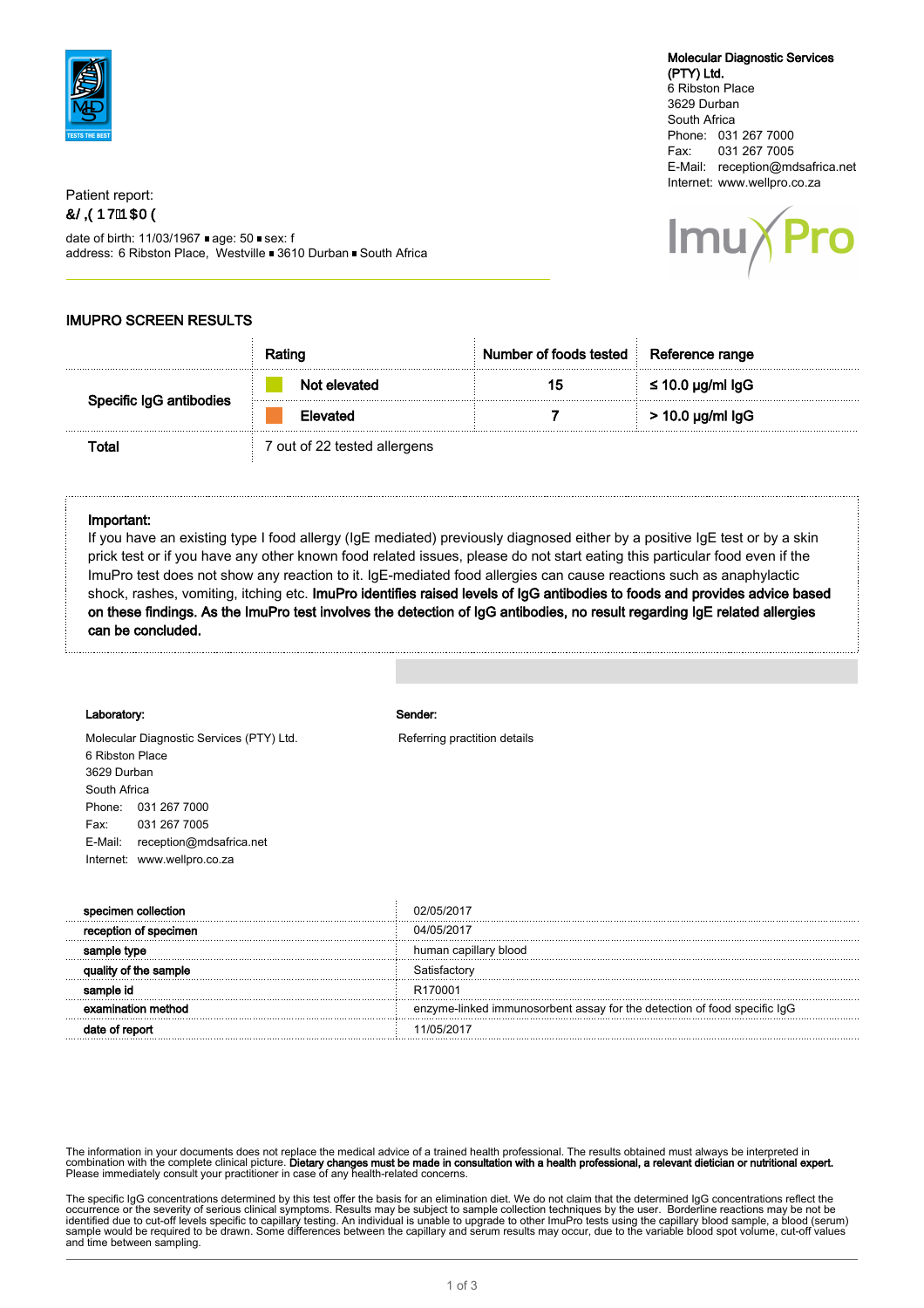

## Patient report: CLIENT NAME

date of birth: 11/03/1967 age: 50 sex: f address: 6 Ribston Place, Westville ■ 3610 Durban ■ South Africa

**Not elevated** Elevated

|                                      | Rating                 |
|--------------------------------------|------------------------|
| Vegetables                           |                        |
| Carrots                              |                        |
| Green pea/beans                      |                        |
| Soybean                              |                        |
| Sweet pepper                         |                        |
| Tomato                               |                        |
| <b>Fruits</b>                        |                        |
| Banana                               | <b>Service Service</b> |
| Orange                               |                        |
| Pineapple                            |                        |
| Milk products                        |                        |
| Goat: milk and cheese                |                        |
| Milk (cow)                           |                        |
| Sheep: milk and cheese               |                        |
| <b>Cereals and starch</b>            |                        |
| Gluten                               |                        |
| Rice                                 |                        |
| Spices and herbs                     |                        |
| Garlic                               |                        |
| Vanilla                              |                        |
| Seeds and nuts                       |                        |
| Almond                               |                        |
| Hazelnut                             |                        |
| <b>Meat</b>                          |                        |
| Chicken                              |                        |
| Fish and seafood                     |                        |
| Lobster                              |                        |
| Eggs                                 |                        |
| Chicken egg (egg white and egg yolk) |                        |
| <b>Sweeteners</b>                    |                        |
| Honey (Mixture)                      |                        |
| Yeast                                |                        |
| Yeast                                |                        |

## Molecular Diagnostic Services

(PTY) Ltd. 6 Ribston Place 3629 Durban South Africa Phone: 031 267 7000 Fax: 031 267 7005 E-Mail: reception@mdsafrica.net Internet: www.wellpro.co.za